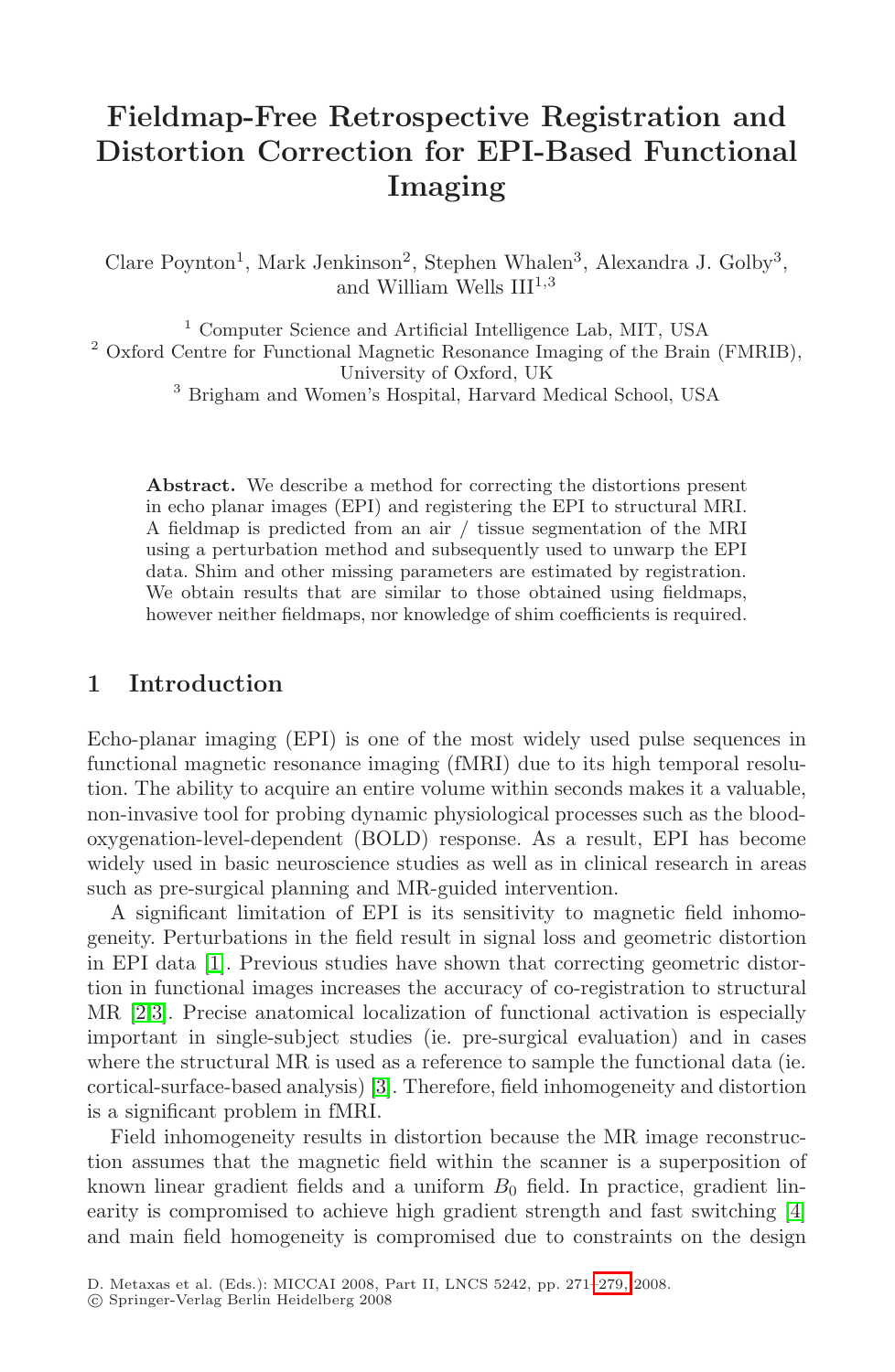272 C. Poynton et al.

and manufacture, resulting in  $B_0$  field inhomogeneities as high as several hundred parts per million (ppm) [5]. Furthermore, materials placed in the magnet perturb the applied field depending on their intrinsic magnetic susceptibility.

To improve magnetic field homogeneity, MR systems use superconducting active shims, ferromagnetic passive shims, and room-temperature spherical harmonic shim coils. The superconducting active shims and ferromagnetic passive shims can reduce field inhomogenity to within a few ppm before subjects or samples are placed in the magnet [5]. The placement of a sample in the scanner results in perturbations of the field that are greatest near boundaries between materials with large susceptibility differences.

For biological samples, there is an important susceptibility difference between tissue and air. Soft tissue and bone have similiar susceptibilities of  $(\chi_t \approx$  $-9.1 \times 10^{-6}$ ) [6] and  $(\chi_b \approx -11.4 \times 10^{-6})$  [7], which counteract the applied field, while air interacts only weakly with the field  $(\chi_a \approx 0.4 \times 10^{-6})$  [6]. This is critical in human studies where air-tissue interfaces in the sphenoid and ethmoid sinuses and auditory canals produce large perturbations in the field in the frontal and temporal lobes of the brain. To compensate for this, MR systems typically have a set of room temperature shim coils consisting of the three linear gradients and five second order shims. These coils produce fields based on the spherical harmonic series to remove low order spatial perturbations of the field [5]. Imperfect shimming and higher order perturbations, however, result in residual subjectspecific inhomogeneity and subsequent distortion of the acquired images.

These distortions are subject, pulse-sequence, and field strength dependent. The problem of signal loss in EPI has been addressed elsewhere [8] as well as the effects of  $B_0$  inhomogenity on other functional imaging acquisitions such as spiral pulse sequences [4,9] and will not be discussed here. For single-shot EPI acquisitions there are several existing techniques for correcting geometric distortion. The majority of these are fieldmap based methods [10,1,3]. A fieldmap provides a direct measure of the  $B_0$  inhomogeneity at each point in the image and can be obtained from a variety of pulse sequences. Due to the low bandwidth of EPI in the phase encode direction, the geometric distortion is basically a voxel-wise translation restricted to the phase-encode direction, which can be computed directly from the fieldmap. Fieldmap techniques, however, have several limitations. First, they require additional scan time, which may be difficult to accomodate in certain clinical studies. Second, a single fieldmap may not be valid for unwarping each EPI volume if there are significant effects due to motion or respiration in the timeseries. Finally, fieldmaps are not available in many retrospective studies.

Other correction methods have been proposed including the acquisition of bipolar field gradient images [11], the use of a multi-reference scan for correction during reconstruction [12], and k-space energy spectrum analysis [13]. Correction techniques based on modified EPI acquisitions also increase scan time [11] while ones that require retention of the complex EPI data may not be practical [13].

More recently, magnetic field models have been developed to estimate the static field inhomogeneity from subject specific susceptibility models [6,14]. Koch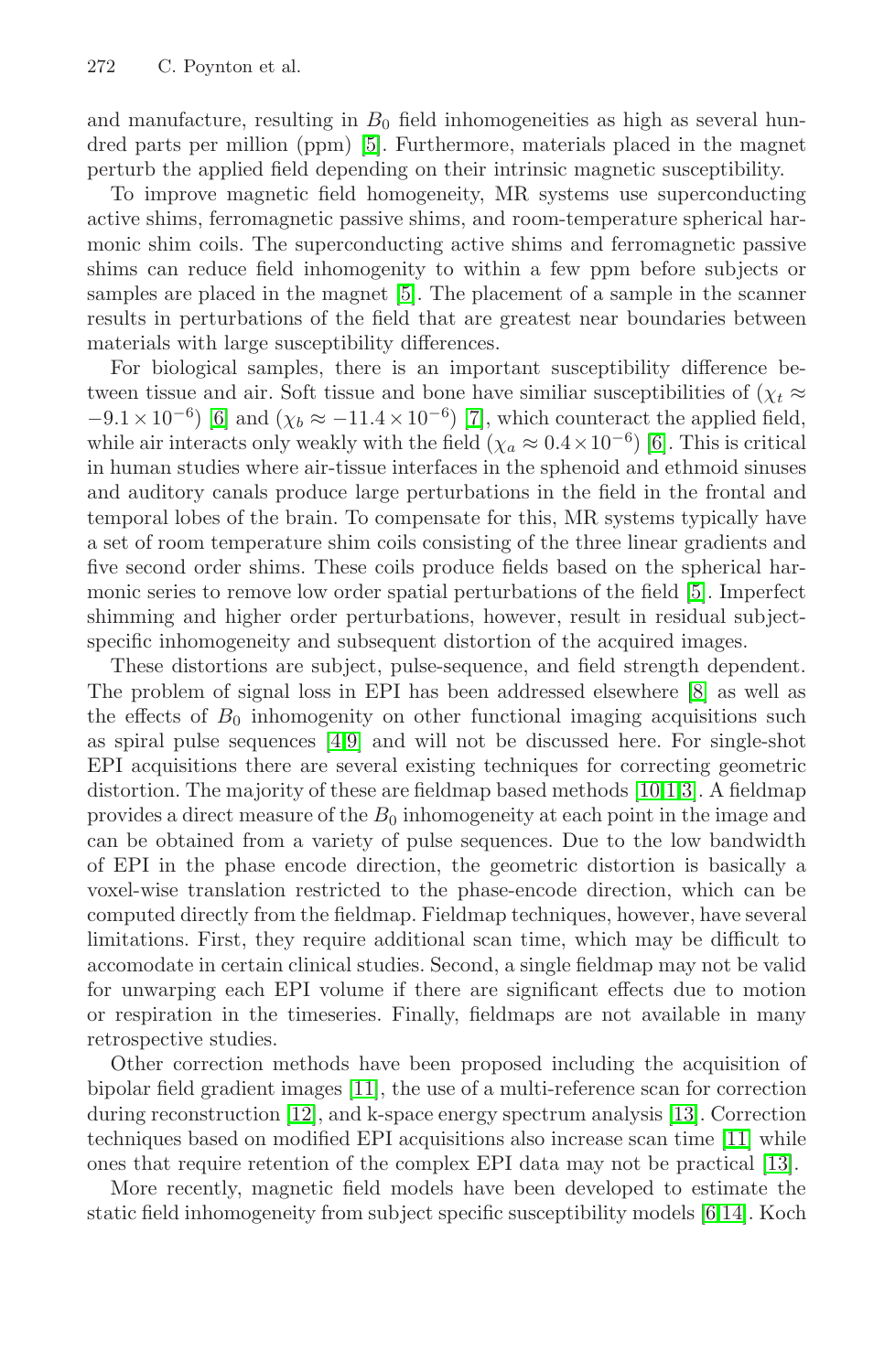et al. has extended these models beyond estimating the field to applying them for distortion correction. Their method, however, relies on registering another subject's CT data to the subject of interest in order to generate the air/tissue susceptibility model, and therefore may not account well for differences in individual anatomy. It also requires detailed knowledge of the shim system to implement the unwarping.

In this paper we describe a method to correct distortion without obtaining fieldmaps, modifying EPI acquisition parameters, requiring CT data for the subject of interest or having detailed knowledge of the shim system. Our approach consists of two parts. First, an MR classifier is used to segment structural MR into an air/tissue susceptibility model. This is used as input to a first order perturbation field model [6] to compute a subject-specific fieldmap. Second, a simultaneous shim estimation and registration algorithm is used to solve for the lower order field perturbations (shim parameters) needed to accurately unwarp and register the EPI data.

### **2 Methods**

#### **2.1 Fieldmap Based Unwarping**

Structural MR, EPI and dual gradient echo fieldmaps were acquired for six subjects. Neurosurgery patients were selected so that CT data would be available for validation and training (section 2.2). Fieldmap-based unwarping techniques were used to provide a standard with which to compare our results. All NMR imaging was done in the Radiology department at Brigham and Women's Hospital on a 3T GE magnet. The NMR acquisition protocol included (1) whole-brain axial 3D-SPGR, slice thickness=1mm, TE/TR=3/8msec, matrix=512x512, voxel  $size=0.5x0.5x1mm$  (2) single-shot EPI, slice thickness=4mm, TE/TR=40/2000 msec,matrix=128x128, voxel size=2x2x4mm (3) dual gradient echo fieldmap, slice thickness=4mm, TE1/TE2/TR=5/15/600msec, matrix=256x256, voxel  $size=1x1x4mm$ . Analysis was carried out using FEAT, part of FSL 3.3 (FM-RIB's Software Library, www.fmrib.ox.ac.uk/fsl). The EPI was pre-processed: spatial smoothing using a Gaussian kernel of FWHM 5mm, mean-based intensity normalisation, and highpass temporal filtering was applied. Brain extraction of the structural MR was done using BET [15]. Fieldmap-based unwarping of the EPI was done using PRELUDE [16] to unwrap the phase and FUGUE [17] to compute the distortion by:

$$
\Delta y = \frac{\gamma \Delta B_0(x, y, z) N_y t_{dwell}}{2\pi},\tag{1}
$$

where  $\Delta B_0(x, y, z)$  is the  $B_0$  field inhomogeneity (which is proportional to the difference in phase and inversely proportional to the  $\Delta TE$  of the gradient echo images),  $\gamma$  is the gyromagnetic ratio,  $\Delta y$  is the pixel shift in the phase encode direction,  $N_y$  is the number of voxels in the y direction, and  $t_{dwell}$  is the dwell time of the EPI sequence. Registration of the unwarped EPI to the high resolution structural MR was carried out using a seven DOF (rigid-body + scaling)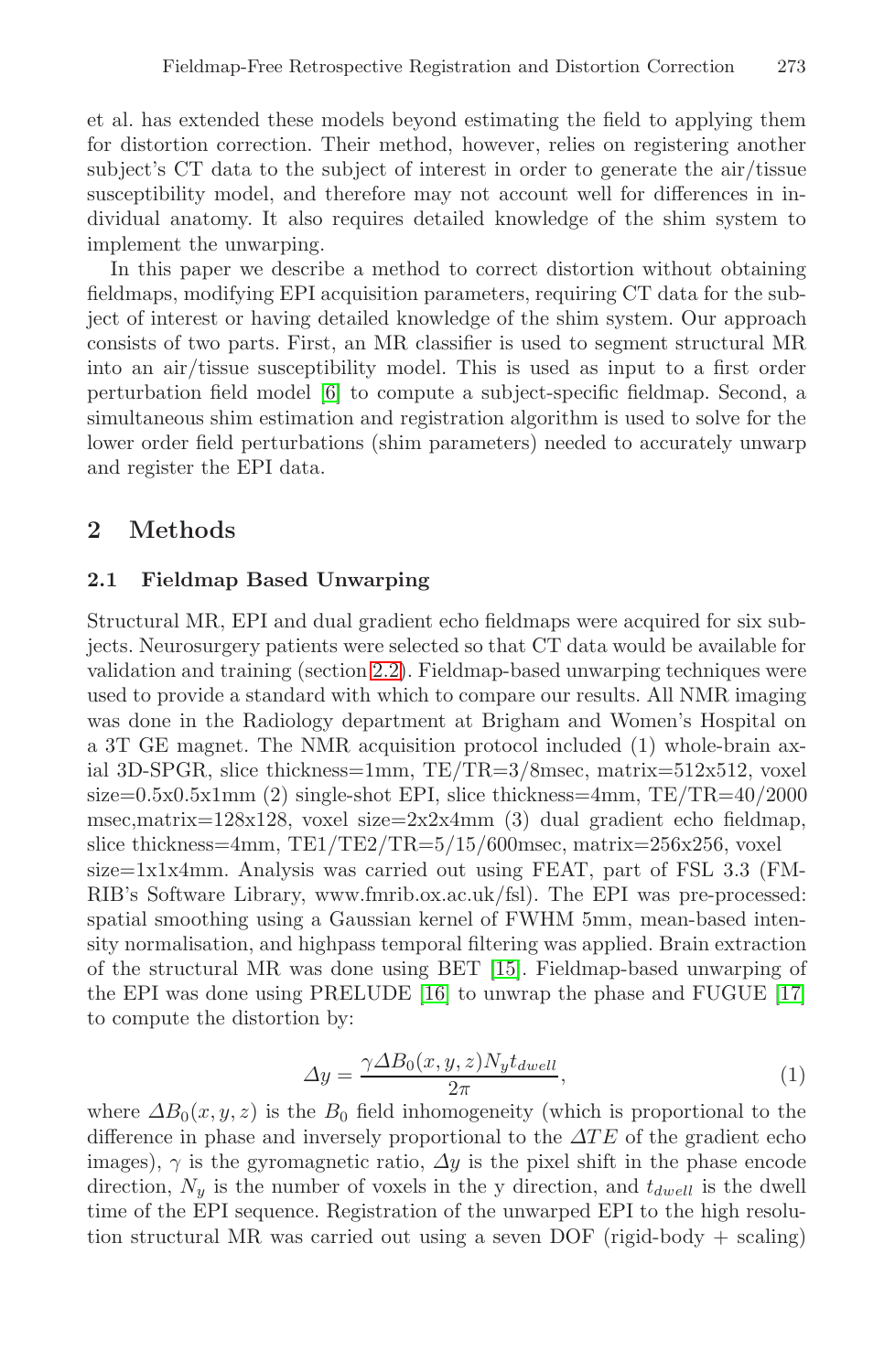#### 274 C. Poynton et al.

transformation via the FLIRT registration algorithm using correlation ratio as the cost function [18,19]. The signal loss was calculated and used for cost function weighting (to prevent FLIRT from trying to achieve agreement in regions of signal dropout) according to:

$$
SL = \int \frac{exp(i\gamma \Delta B_0(x, y, z)TE)}{L} dz,
$$
\n(2)

where z is the through slice direction, L is the slice thickness, and  $TE$  is the echo time. Registration without unwarping was also carried out using FEAT and FLIRT. Both seven DOF rigid-body/scaling and twelve DOF affine transformations were applied.

#### **2.2 MR Derived Segmentation: Training Via CT**

CT data sets for subjects 1 and 2 were acquired with  $0.46 \times 0.46 \times 4.8$  mm voxels spanning 36 slices and 512x512 in-plane voxels. The CT data was registered to the fieldmap magnitude image for each subject using FLIRT so the estimated fieldmaps would be in the same space as the acquired fieldmaps for validation. The CT data was also resampled to 1x1x1 mm voxels and ROIs surrounding the head were extracted to improve the speed of subsequent fieldmap estimation. The CT from both subjects was thresholded to obtain an accurate air/tissue segmentation of the entire FOV. The air/tissue labels and structural MR intensity values from subject 1 were used to train a classifier that calculates the probability of tissue given MR intensity according to:

$$
P(T | I_i) = \frac{P(I_i | T)P(T)}{P(I_i | T)P(T) + P(I_i | T^c)P(T^c)}.
$$
\n(3)

 $P(T)$  and  $P(T<sup>c</sup>)$  are the prior probabilities of tissue and air, respectively. The conditional and prior probabilities were obtained from intensity histograms. The resulting segmenter was then applied to the structural MR of subjects 2-6. The CT from subject 2 was used for validation of subject 2's segmented MR.

#### **2.3 Fieldmap Estimation and Registration**

The fieldmap estimation in this paper builds on the  $B_0$  field model described in [6]. In this model, a first order perturbation solution of Maxwell's equations is estimated from an air/tissue susceptibility model, where each voxel takes continuous values between 0 (air) and 1 (tissue). The field calculations are implemented as a simple linear convolution, which is fast and requires knowledge of only the voxel-based susceptibility model and MR field strength. The CT and MR derived segmentations for subject 2 were used as input to this model to compute corresponding ground truth and estimated fieldmaps.

Current field modeling techniques, including the one described in [6], do not account for the shim fields that reduce the  $B_0$  inhomogeneity prior to fieldmap acquisition. Therefore, in order to compare an estimated fieldmap to an acquired one, the shim fields must be factored out of the acquired fieldmap. Each shim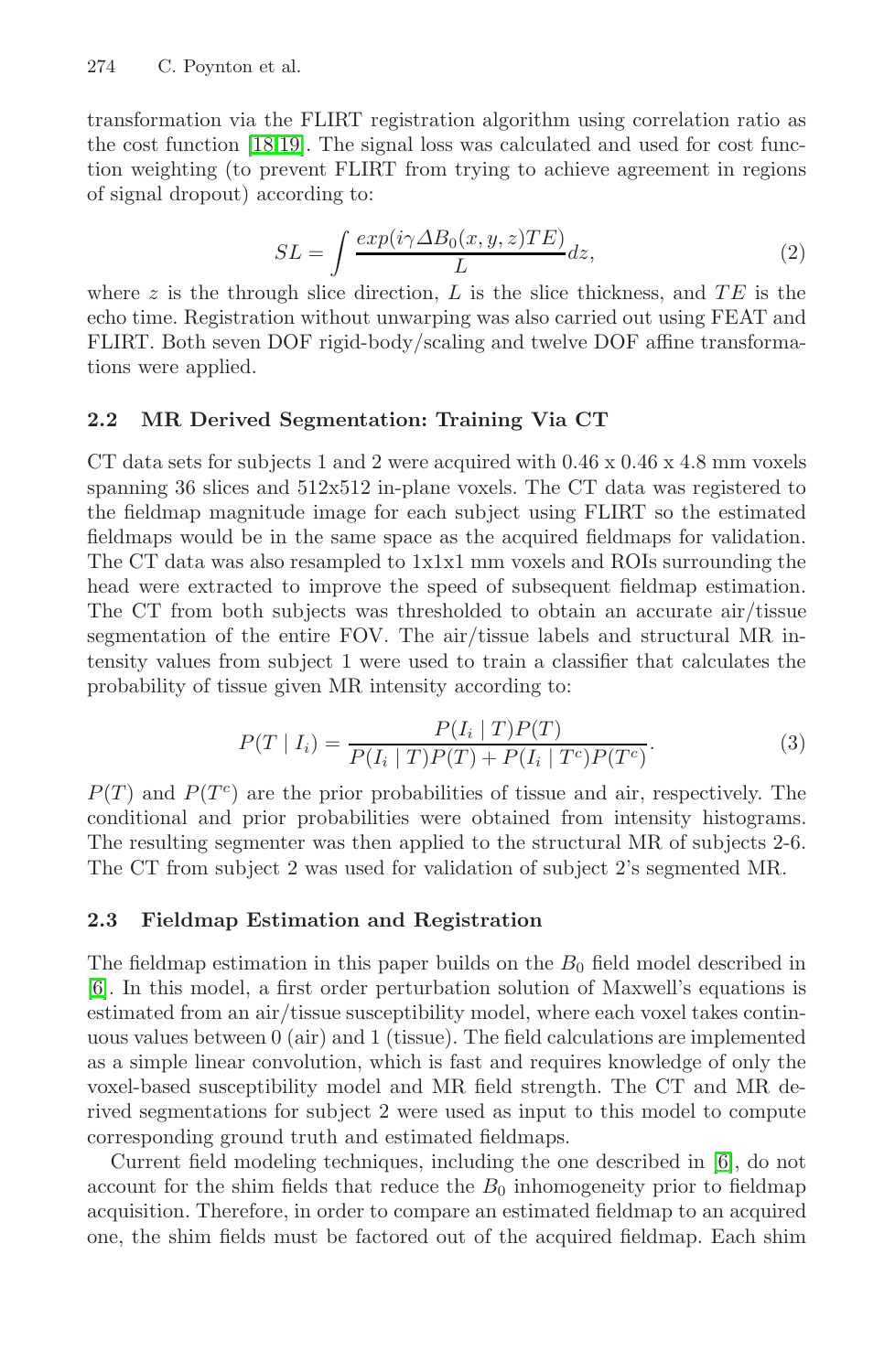

**Fig. 1.** Registration without unwarping. Registration of distorted EPI (a) to structural MR (b) using a 12 DOF affine transformation results in significant disagreement  $(c,d)$ . An edge strength image of the structural MR (red) is overlaid on the registered EPI (c,d) for visualization.

field consists of a baseline value plus subject specific offset, both of which, in principle, are known. The baseline value can be obtained by calibration with a phantom; the offset is recorded in the fieldmap dicom header. Factoring these known values out of the acquired fieldmap for validation purposes will still result in significant error between the estimated and acquired fieldmaps. This is because the estimated fieldmap does not include lower order spatial variations of the perturbation (or susceptibility induced) field that are caused by anatomy outside the FOV (ie. the segmentation does not include the neck and torso). However, these neglected susceptibility fields from the body can be modeled using the same lower order basis functions used to model the shims. Both can then be estimated and factored out by least squares fitting of the basis functions to the residual map (the difference between the estimated and acquired fieldmaps). This approach works well for validation purposes [6], but presents a problem when the goal is to use an estimated fieldmap in place of an acquired fieldmap for distortion correction. Then both the shims and neglected susceptibility fields are unknown and cannot be obtained from a simple fitting of the basis functions, since an acquired fieldmap is not available. To overcome this problem, we model the shims and lower order susceptibilty fields using the first and second order spherical harmonics and apply a simultaneous shim estimation and registration algorithm to solve for the coefficients (shim parameters) which maximize the agreement between the EPI and structural MR.

All calculations were programmed and executed in Matlab 2007a on a PC workstation with four 3.2 GHz Intel Xeon processors and 3 GB of RAM running Debian Linux. An initial estimate of the shim parameters was obtained from the training data set of subject 1 using the least squares fitting method described previously. The initial estimate of the shim fields obtained from the training data was then added to the estimated fieldmap for subject 2. The fieldmap was masked to exclude non-brain voxels and a modified version of the Matlab fminsearch algorithm (unconstrained nonlinear Nelder-Mead direct search method) was used to solve for the shim parameters which optimized the agreement between the undistorted EPI and structural MR. All unwarping and registration was done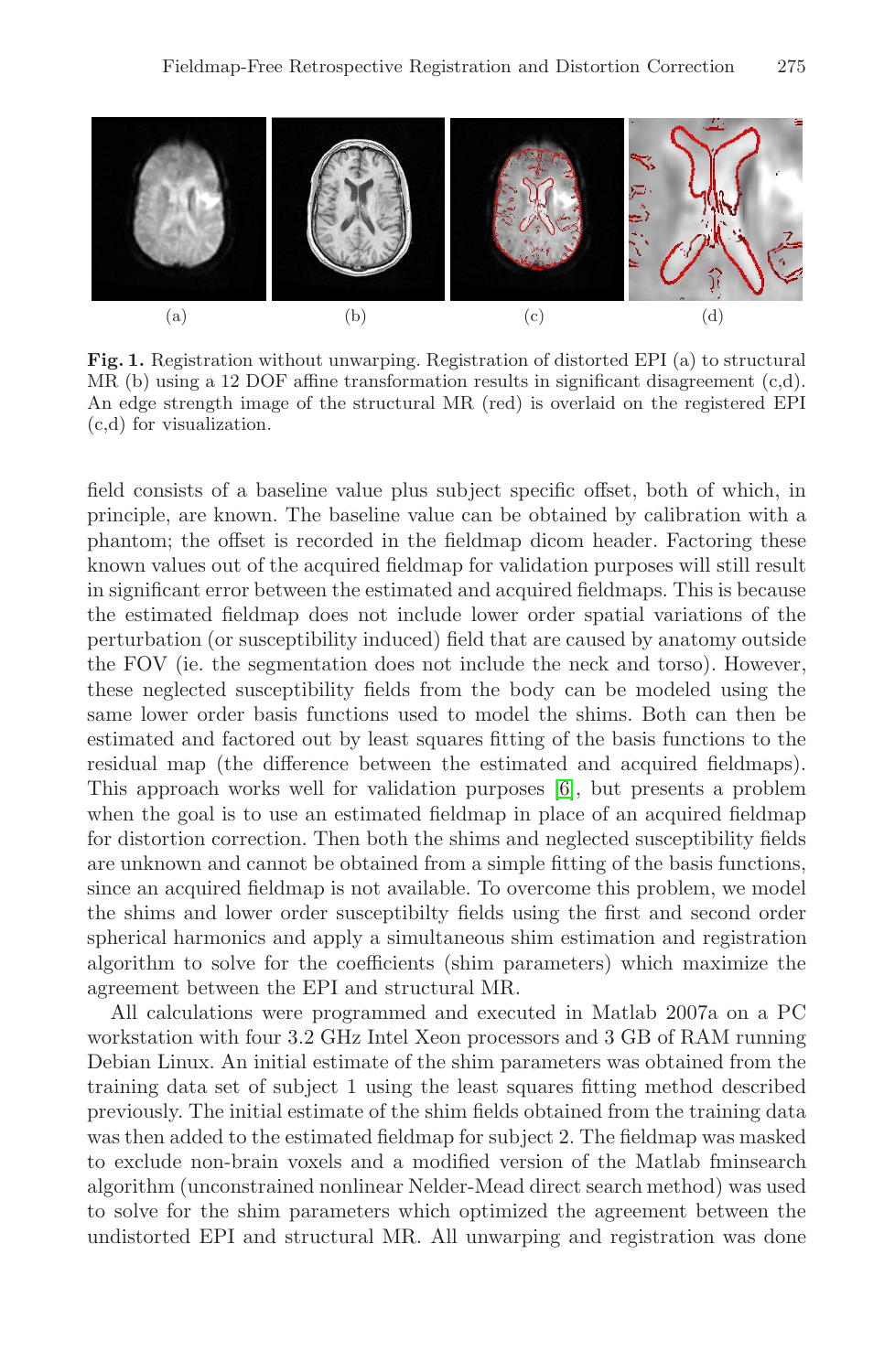#### 276 C. Poynton et al.



**Fig. 2.** Results of the Classifier and Fieldmap Estimation Algorithm. The CT (a) is thresholded to produce an air/tissue map  $(b)$  and the T1  $(c)$  is segmented using the MR classifier (d). The CT-derived fieldmap (e, g-top) and MR-derived fieldmap (f, gbottom) show excellent agreement. The absolute difference in the CT and MR derived fieldmaps is given in units of voxel shift in row 1 of the table and in Hz in row 2. P90 is the 90th percentile, etc. Results of Koch et al. [14] are given in Hz in row 3. The acquired fieldmap (h,j-top) and final MR-derived fieldmap (with shim)(i,j-bottom) show good overall agreement. The scale of the fieldmaps is *±*200 Hz.

using FUGUE and FLIRT as described previously in section 2.1. Agreement was quantified using correlation ratio as the cost function. This was repeated to compute final MR-derived fieldmaps for subjects 3-6.

### **3 Experimental Results**

The importance of correcting distortion in EPI prior to registration is illustrated in Fig. 1. Distorted EPI from subject 2 is shown adjacent to the corresponding structural MR. Attempting to register the EPI directly to the structural MR using a 12 DOF affine transformation results in significant disagreement, which is most evident in the anterior region of the brain and the ventricles. In Fig. 3a and Fig. 3c the EPI is first unwarped using the fieldmap based method described in section 2.1. This significantly improves the agreement between the images, which is consistent with previously published work on this topic [2,3]. The results of the MR classifier and fieldmap estimation algorithm for subject 2 are shown in Fig. 2. While the CT (Fig. 2a) can clearly distinguish between bone and air, regions of the skull and sinuses have similar intensities in the MR (Fig. 2c),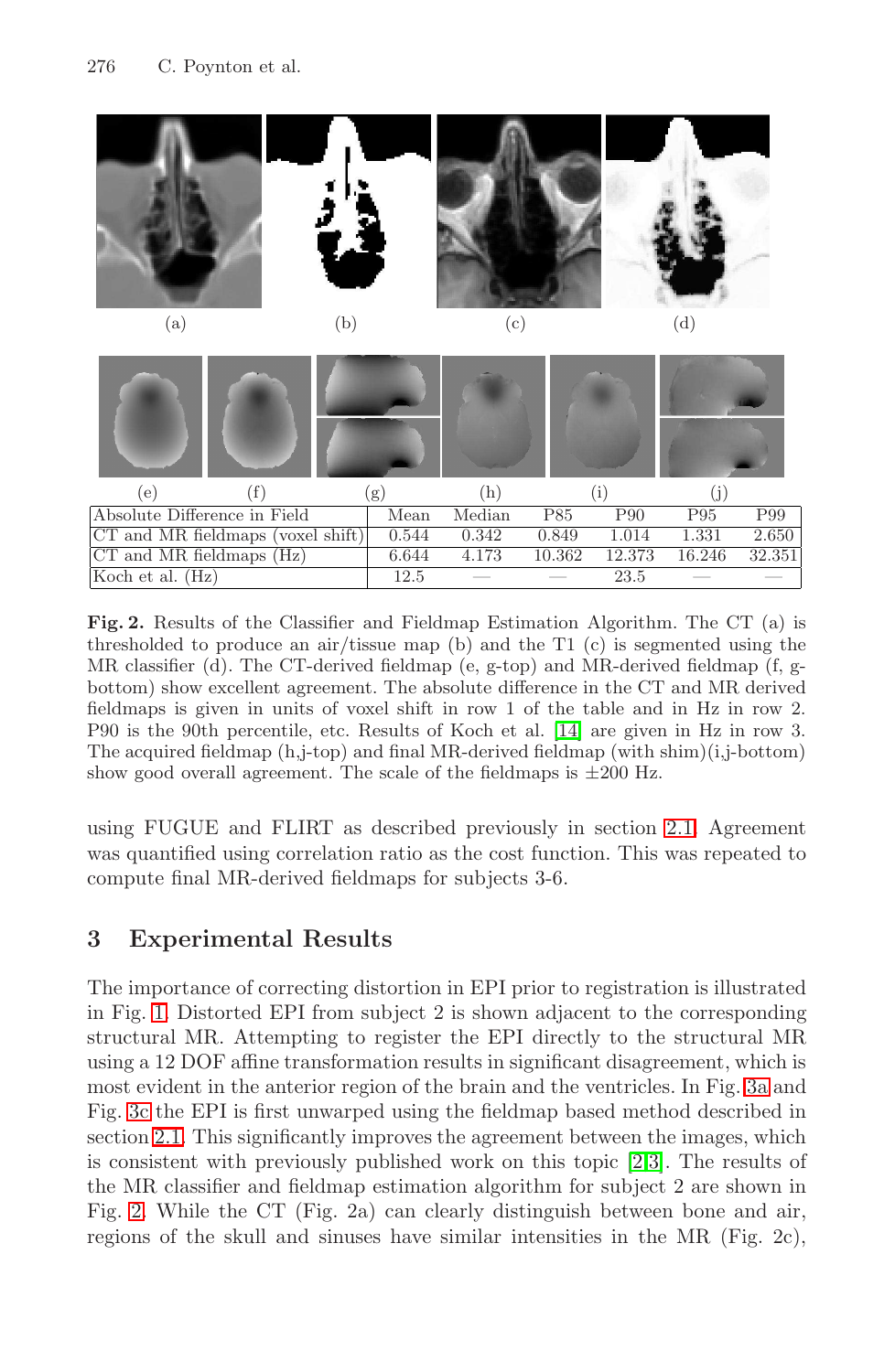

**Fig. 3.** Registration Results. An edge strength image of the structural MR is overlaid on the registered EPI (a-d). Unwarping and registration with the acquired fieldmap is shown in (a,c). Unwarping and registration using the MR-derived fieldmap (shim fields included) (b,d) results in excellent agreement between the EPI and structural MR.

making segmentation more difficult. Segmentation using the MR classifier (Fig. 2d), however, agrees reasonably well with the segmented CT (Fig. 2b).

The CT and MR derived segmentations were used as input to the perturbation field model to produce a fieldmap from the CT and an estimated fieldmap from the MR. The fieldmap computed from the segmented CT is shown in Fig. 2e and the top of Fig. 2g, while the MR-derived fieldmap is shown in Fig. 2f and the bottom of Fig. 2g. The fieldmaps show excellent qualitative agreement. Quantitative analysis of the absolute error in the  $B_0$  field between these images is given in the table in Fig. 2. Subvoxel error is achieved in 85% of voxels while the Mean and 90*th* percentile values are significantly decreased relative to the error measurements reported by Koch et al [14].

The optimal shim fields were estimated using the simultaneous shim estimation and registration algorithm and added to the MR-derived fieldmap to produce the final fieldmap shown in Fig. 2i and the bottom of Fig. 2j. This result can now be compared to subject 2's acquired fieldmap shown in Fig. 2h and the top of Fig. 2j. While some difference between the fieldmaps can be seen in the region closest to the air-filled sinuses, this does not result in a significant difference in the registration results. Visual inspection of the registration results (Fig. 3) shows equally good agreement between the EPI and T1 using either the MR-derived fieldmap (with shim) or acquired fieldmap. Quantititive comparison of the correlation ratio between the EPI and T1 also supports this conclusion. A value of 0.1516 was obtained when the acquired fieldmap was used for unwarping prior to registration versus a value of 0.1477 when the MR-derived fieldmap (with shim) was used. The discrepancy in the fieldmaps does not translate to the registration results because it occurs in areas in which there is severe signal loss in the EPI. In these areas there is little to no information to drive the estimation of more accurate shim parameters. Essentially, this region of the EPI is not sensitive to inaccuracies in the fieldmap because much of the signal intensity was lost during acquisition. Results similar to those shown in Fig. 2(c,d,h-j) and Fig. 3 were obtained for subjects 3-6.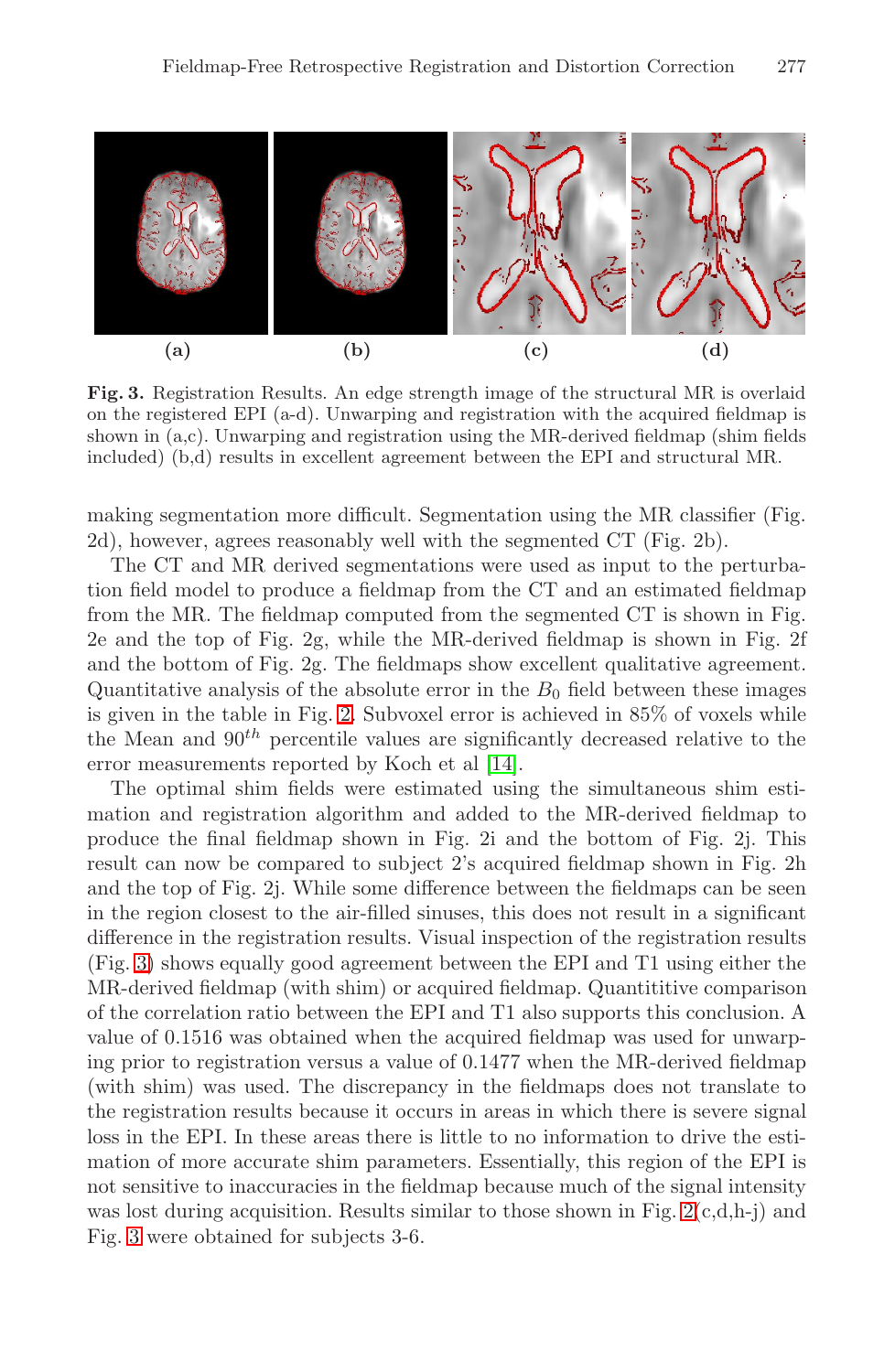## **4 Conclusions**

We have demonstrated a novel EPI unwarping and registration algorithm. CT data was used to train an MR classifier and evaluate its performance on new data given only the relevant T1-weighted MR. A simultaneous shim estimation/registration algorithm was used to update the estimated fieldmap until optimal agreement between the EPI and structural MR was obtained. These registration results showed excellent agreement with standard fieldmap-based methods. This approach overcomes limitations of current unwarping strategies such as additional scan time, pulse-sequence modification, acquisition of CT data, or knowledge of shim parameters. Therefore, this provides a fieldmap-free, subject-specific EPI unwarping and registration technique particularly suitable for clinical applications and retrospective functional neuroimaging research.

**Acknowledgements.** This research is supported in part by U54-EB-005149, U41RR019703-01A2, P41 RR13218, EEC 9731748, and T32 EB001680-05. The authors would like to thank Gary Glover for helpful discussions of this topic.

# **References**

- 1. Jezzard, P., Balaban, R.: Correction for geometric distortion in echo planar images from B0 field variations. Magn. Reson. Med. 34, 65–73 (1995)
- 2. Cusack, R., Brett, M., Osswald, K.: An evaluation of the use of magnetic field maps to undistort echo-planar images. NeuroImage 18, 127–142 (2003)
- 3. Hutton, C., Bork, A., Josephs, O., Deichman, R., Ashburner, J., Turner, R.: Image Distortion Correction in fMRI: A Quantitative Evaluation. NeuroImage 16, 217– 240 (2002)
- 4. Jezzard, P., Clare, S.: Sources of Distortion in Functional MRI Data. Human Brain Mapping 8, 80–85 (1999)
- 5. Clare, S., Evans, J., Jezzard, P.: Requirements for Room Temperature Shimming of the Human Brain. Magnetic Resonance in Medicine 55, 210–214 (2006)
- 6. Jenkinson, M., Wilson, J.L., Jezzard, P.: Perturbation Method for Magnetic Field Calculations of Nonconductive Objects. Magn. Reson. Med. 52, 471–477 (2004)
- 7. Hopkins, J.A., Wehrli, F.W.: Magnetic susceptibility measurement of insoluable solids by NMR: magnetic susceptibility of bone. Magn. Reson. Med. 37, 494 (1997)
- 8. Chen, N.K., Wyrwicz, A.M.: Removal of intravoxel dephasing artifact in gradientecho images using a field-map based RF refocusing technique. Magn. Reson. Med. 42, 807–812 (1999b)
- 9. Noll, D.C., et al.: A homogeneity correction method for magnetic resonance imaging with time varying gradients. IEEE Trans. Med. Im., 10, 629–637 (1991)
- 10. Weisskoff, R.M., Davis, T.: Correcting gross distortion on echo planar images. Soc. Magn. Res. Abstr. 11, 4515 (1992)
- 11. Bowtell, R., et al.: Correction of geometric distortion in echo planar images. Soc. Magn. Res. Abstr. 2, 411 (1994)
- 12. Wan, X., Gullbert, G.T., Parker, D.: Reduction of geometric distortion in echoplanar imaging using a multi-reference scan. Soc. Magn. Res. Abstr. 3, 103 (1995)
- 13. Chen, N.K., Oshio, K., Panych, L.: Application of k-space energy spectrum analysis to susceptibility field mapping and distortion correction in gradient-echo EPI. NeuroImage 31, 609–622 (2006)